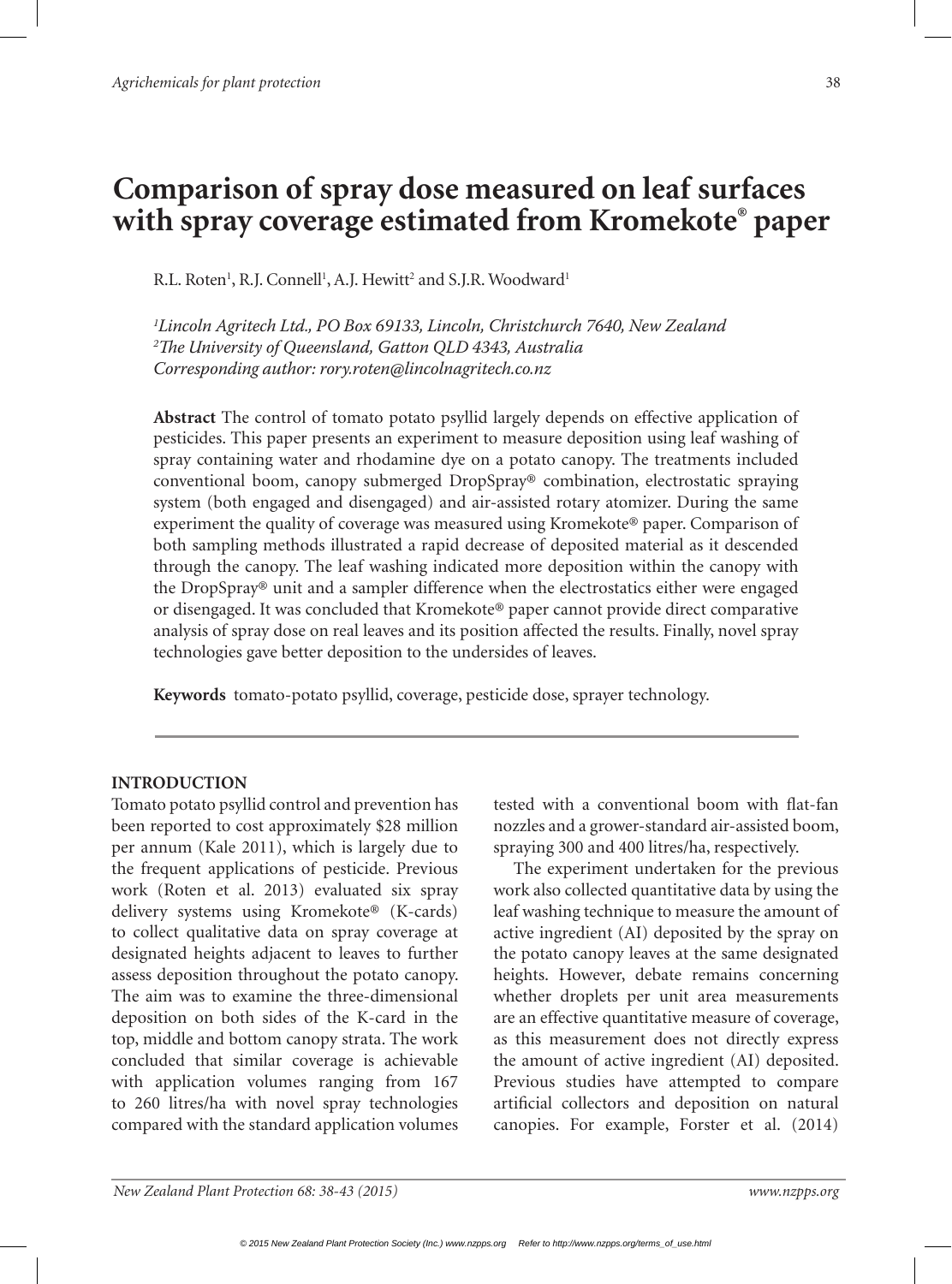looked at the effects of collection efficiency, specifically bouncing of droplets, and showed that the artificial collector, while having the ability to collect all the spray that reaches its surface, will not have the same retention or spreading properties as natural foliage. In addition, the relative advantages of natural and artificial collectors have been discussed by Koch & Knewitz (2006). To analyse AI deposition directly, timeconsuming and often expensive methodologies are required, including chromatography and various fluorometric tactics (Waite 1977; Nordbo 1992; Hoffmann et al. 2007; Fritz et al. 2009). Additional concerns exist regarding collector types to assess spray deposition because artificial collectors have their own collection efficiency, texture and rigidity, which will likely never match the physical characteristics of a natural leaf surface. Therefore, the objectives of this paper were to compare the percent AI deposited on a natural, leaf collector against the percent area covered on K-card paper, as well to assess any differences in deposition between varying sprayer technologies using the leaf washing dataset.

# **MATERIALS AND METHODS**

A full description of the experimental methods for the K-card study can be found in Roten et al. (2013). In short, K-cards were horizontally placed at the top, middle and lower canopy; each card was marked to specify the upper and lower sides. For consistency, a single, 2% v/v mix of rhodamine WT (Abbey Color, Philadelphia, Pennsylvania, USA) was used for all treatments. After spraying, the cards were stored and later computationally analysed using a high resolution scanner where  $4 \text{ cm}^2$  was randomly scanned, images saved and converted to a black and white image and coverage determined using Matlab (7.2.0.323) software. During this experiment, simultaneous leaf washing and physical capture of the rinsate were also conducted for later comparison.

During the trial 600 samples were taken: four plants in each treatment, with measurements being made on each plant at three heights (lower, middle and upper canopy), five leaves per height and two leaf sides (upper and lower), with the same leaf being used for the leaf sides measurements. The five treatments (Table 1) selected for analysis were: (1) a conventional fournozzle boom paired with fine twin-tip nozzles (type TJ60-110-04, Teejet Spraying Systems, Wheaton, Illinois, USA) at an application volume of 300 litres/ha, (2) a combination application where 25% of each swath was sprayed with a conventional boom with Teejet XR 110-04 nozzles and 75% from an engineered, up-angled drop-nozzle (DropSpray®, Micron Sprayers Ltd., Bromyard, UK) system with WRW-4 nozzles (Delavan, Eau Claire, Wisconsin, USA) applying 260 litres/ha, (3) a pneumatic atomiser in combination with induced electrostatic charge spray system (Electrostatic Spraying Systems (ESS) MaxCharge™ nozzles, ESS, Watkinsville, Georgia, USA) at 167 litres/ha with charge disengaged (ESS/off), (4) the same ESS MaxCharge™ system with charge engaged (ESS/on) and (5) an air-assisted rotary cage style atomiser (Proptec™ PT100, Ledebuhr Industries, Lansing, Michigan, USA) delivering 200 litres/ha.

Driving speeds ranged between 4.7 and 6.8 km/h, based on manufacturer recommendations or local grower standards for the given technology. Once the sprayer was calibrated, a spray solution of 0.2% v/v Rhodamine WT (Abbey Color, Philadelphia, Pennsylvania, USA) fluorescent tracing dye and 1% v/v Actiwett™ non-ionic surfactant (Nufarm, Middleton, NZ) was added as a standard spreader/sticker adjuvant. To reduce unnecessary variability, a single, large solution of dye was mixed so that all applications sprayed exactly the same concentration, regardless of application volume.

Leaf washing methods used ethanol to assist in the extraction of the dye from the leaf surface and stabilize rhodamine from breaking down (T. Wolf, Agriculture Agri-Food Canada, personal communication). Quantitative dose data were acquired by manually rinsing individual leaf sides with 20 ml of a 90:10 water:ethanol solution with a syringe. Washing the leaves in this manner was time consuming and risked human error. For the first treatment only, all leaves were harvested at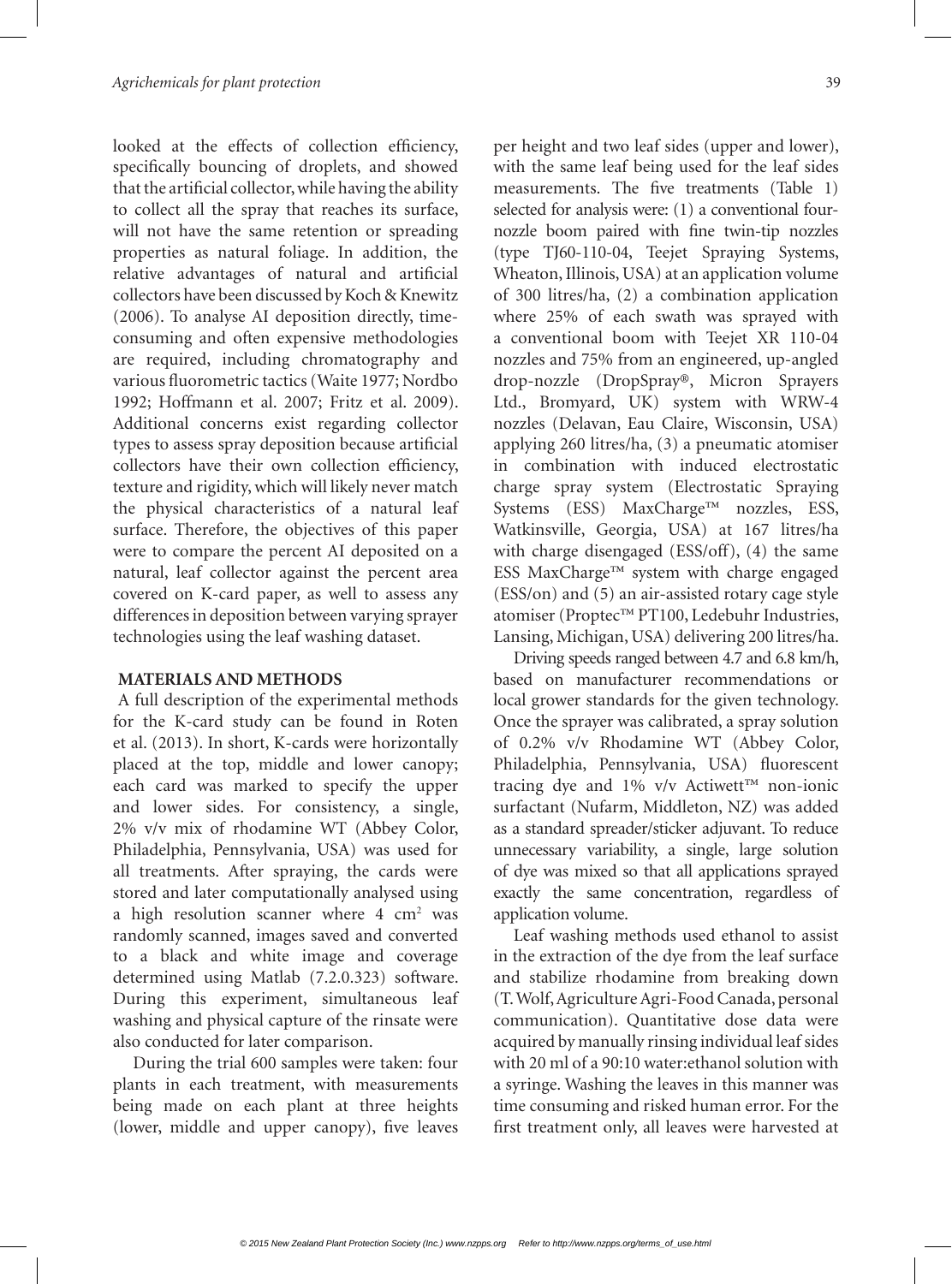|                          | Droplet size         | Application volume Driving speed |        | Air assistance |
|--------------------------|----------------------|----------------------------------|--------|----------------|
| Treatment                | classification       | (litres/ha)                      | (km/h) | (m/sec)        |
| <b>Conventional Boom</b> | Medium               | 300                              | 6.8    | na             |
| DropSpray®               | Up:fine, Drop:coarse | 260                              | 6.8    | na             |
| ESS/off                  | Very fine            | 167                              | 4.7    | 25             |
| ESS/on                   | Very fine            | 167                              | 4.7    | 25             |
| $Proptec^{TM}$           | Fine                 | 200                              | 6.8    | 20             |

**Table 1** Detailed treatment information.

the same time and it was quickly discovered that this was unwise due to the fast wilting and loss of the needed rigidity. Therefore subsequent plots were harvested one leaf at a time. After washing was complete, the rinsate was stored in resealable plastic bags and leaves were individually stored in paper bags. All samples were placed in dark, cold storage until laboratory analysis. Fluoremetric analysis was run in unison of treatments so that samples were in storage for no longer than 3 h to avoid any potential degradation. Samples were analysed in a fluorometer calibrated to provide a linear RFU (relative fluorescence unit) value with a RWT/PE module with 550 nm excitation wavelength (Turner Trilogy®, Turner Designs, Sunnyvale, CA, USA). A standard curve was then used to convert the RFU data to ul/litre. For this, a stock solution of 2% v/v rhodamine WT was made using the 90:10 water:ethanol extract mix and processed using increasing sample concentrations until quenching was observed; linearity was observed up to 100,000 RFUs and samples above this value were diluted and reprocessed accordingly.

Leaf area was calculated using a LI-COR LI-3100 (LI-COR Inc., Lincoln, Nebraska, USA) and matched with the leaf wash data. These data were then converted to percent applied by using the ppm per 20 ml sample (the extraction volume), divided by the leaf area  $(g/cm<sup>2</sup>)$ , then converted to litres/ha and normalized per application rate. Percent coverage data from the K-cards were also normalised against the conventional sprayer and all deposition data were then plotted using Sigmaplot (version 13.0) for side by side comparison. For comparison of the

two sampling methods, leaf sides were combined. Percent application data were also subjected to Tukey's HSD  $(P<0.05)$  within R (version 3.2.0) to examine deposition data between treatments, canopy heights and leaf sides.

## **RESULTS AND DISCUSSION**

The relationships between the percent coverage on the K-cards and the percent AI deposited on actual leaves are illustrated in Figure 1. Overall deposition rapidly decreased as the particles travelled down through the canopy, both in terms of coverage and AI deposited. However, the K-cards' percent coverage data did not indicate how much chemical was reaching the target. For example, as the percent coverage data neared and exceeded 100% (for normalised data), the percent AI deposited ranged between 75 and 415%. It can also be observed that when the percent coverage data were lower, such as in the DropSpray® treatment, there was less difference between the two measures.

Differences in deposition between samplertypes can also be observed by differing technologies, most notably with electrostatics (Figures 1d & 1e). When the electrostatic charge is disengaged, there is a modest increase to the K-card coverage readings, which is contrary to the observed decrease in deposition on the actual leaves. Conversely, for the ESS/on treatment, there is a decrease of percent coverage on the K-cards, presumably because the dye was instead attracted to the plant matter by the electrical charge (Marchant & Green 1982). However, in regards to electrostatic technologies, the grounding of the live plants is a distinguishing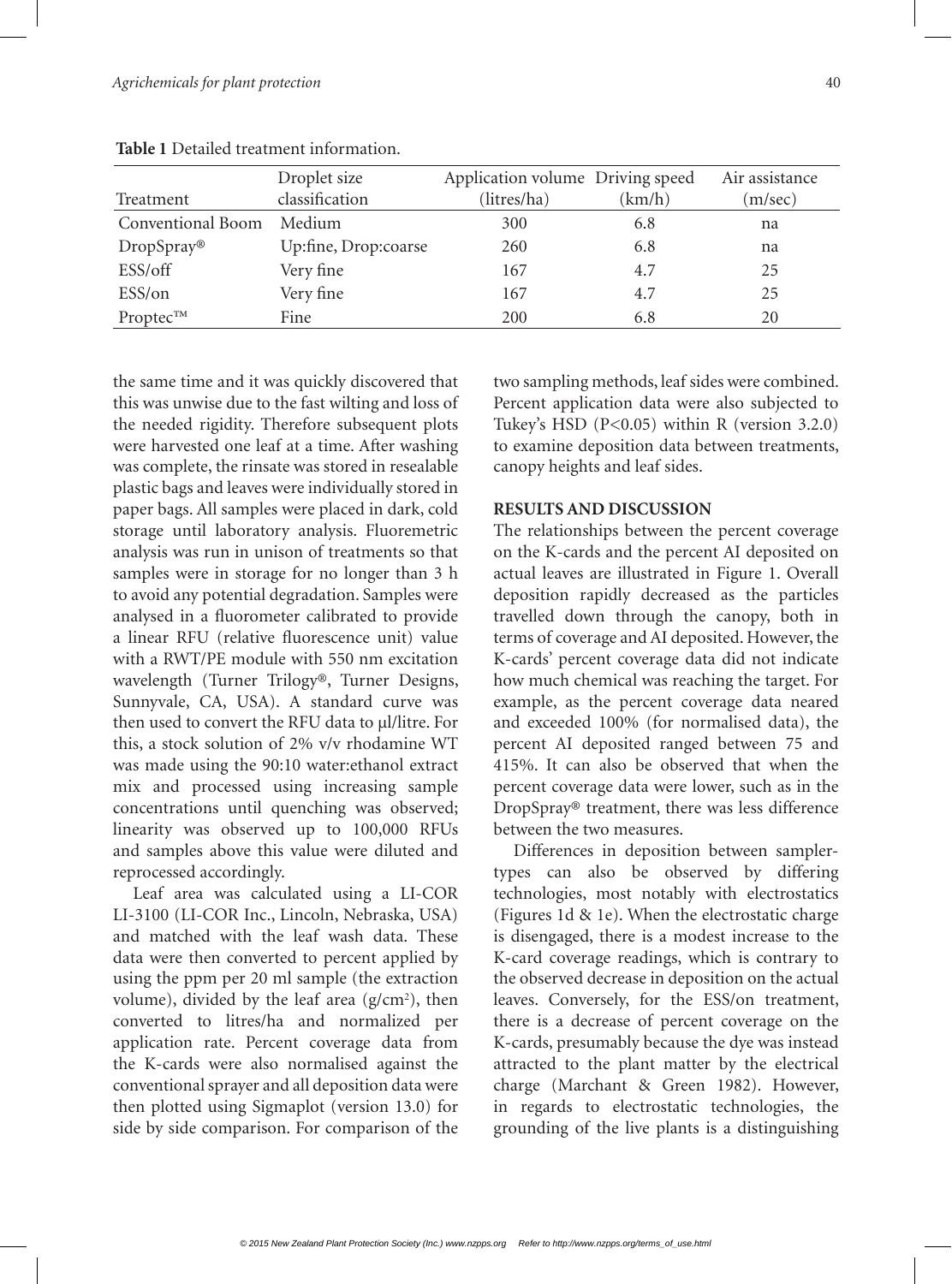characteristic and using one of these systems in a disengaged manner would be unrealistic. When using electrostatic sprayers, the correct application must be prescribed depending on what chemical(s) is being sprayed, what pests or weeds are targeted and what the targets' characteristics are (Hislop et al. 1983). For instance, if the AI is systemic the coverage is likely a nonissue; or if the weed species are shorter than the crop, electrostatics will prohibit the herbicide from reaching the actual target.

The deposition of dye throughout the canopy was consistent with the findings of Roten et al. (2013) where similar patterns coverage were observed between all sprayers (Table 2). The previous K-card work (Roten et al. 2013) observed less coverage than expected with the DropSpray® system. The two most notable differences between the two datasets are that (1) the conventional boom applied 389% AI to the upper most canopy and leaf side, which is statistically different (P<0.05) from all other treatments and (2) the Proptec™ atomiser deposited greater amounts of AI on the lower leaf side of the upper canopy than would have been expected from the 7.6% coverage indicated in the previous study. However, dose results on

the leaf underside of the lower canopy (Table 2) suggest greater deposition with the drop-spray application. It is believed that the difference between the coverage and dose results is due to the positioning of the droplegs, which sprayed 75% of the spray volume in an upwards fashion within the canopy whereas the K-card stands were within the rows, as close to the plants as possible but were not the direct spray target. Both datasets saw better uniformity than expected among canopy strata regardless of application on the upper leaf sides. Although significantly more deposition was observed from the conventional sprayer on the upper leaf side at the upper canopy, all other technologies performed better on the under leaf side at the lower and middle canopy heights.

It would be preferable to test the coverage and dose response on identical collectors. However, this is not always feasible in field study situations. For example, with the potato study it was not practical to use the actual leaves to discern the percent coverage because harvested biomass quickly lost rigidity through wilt. Conversely, it is not appropriate to obtain percent AI from the paper surface because it does not share important physical characteristics of real leaves, which

| $\alpha$ . The contract of the contract of $\alpha$ is the contract of $\alpha$ and $\alpha$ and $\alpha$ is the set of $\alpha$ |               |              |        |                   |       |                     |  |  |  |  |
|----------------------------------------------------------------------------------------------------------------------------------|---------------|--------------|--------|-------------------|-------|---------------------|--|--|--|--|
| Treatment                                                                                                                        | Canopy Height |              |        |                   |       |                     |  |  |  |  |
| <b>Upper leaf-side</b>                                                                                                           | Lower         |              | Middle |                   | Upper |                     |  |  |  |  |
| Conventional boom                                                                                                                | 27.5          | $a \alpha$   | 48.4   | $a \alpha$        | 389.3 | $a\beta$            |  |  |  |  |
| DropSpray®                                                                                                                       | 34.9          | $a \alpha$   | 54.2   | $a \alpha$        | 196.1 | $bc \alpha$         |  |  |  |  |
| ESS/off                                                                                                                          | 21.5          | $a \alpha$   | 58.5   | $a \alpha$        | 101.1 | $d\beta$            |  |  |  |  |
| ESS/on                                                                                                                           | 57.6          | $a \alpha$   | 59.4   | $a \alpha$        | 225   | $\text{bcd } \beta$ |  |  |  |  |
| Proptec™                                                                                                                         | 56.7          | $a \alpha$   | 61.8   | $a \alpha$        | 232.7 | $b\beta$            |  |  |  |  |
| Under leaf-side                                                                                                                  |               |              |        |                   |       |                     |  |  |  |  |
| Conventional boom                                                                                                                | 2.2           | $c \alpha$   | 1.8    | $c \alpha$        | 26.0  | $b\beta$            |  |  |  |  |
| DropSpray®                                                                                                                       | 29.4          | $a \alpha$   | 7.5    | abc $\alpha$      | 19.0  | $b\alpha$           |  |  |  |  |
| ESS/off                                                                                                                          | 2.9           | $c \alpha$   | 4.9    | $bc \alpha \beta$ | 16.3  | $b\beta$            |  |  |  |  |
| ESS/on                                                                                                                           | 6.9           | $bc \alpha$  | 9.4    | abc $\alpha$      | 26.6  | $b\beta$            |  |  |  |  |
| Proptec™                                                                                                                         | 12.9          | abc $\alpha$ | 13.1   | $a \alpha$        | 162.6 | $a\beta$            |  |  |  |  |

**Table 2** Spray deposit (% AI) to the upper and under leaf-side from five spray treatments measured at three canopy heights. For each leaf-side dataset, means within column followed by the same letter and Greek letters within rows are not statistically different based upon Tukey's HSD (P<0.05).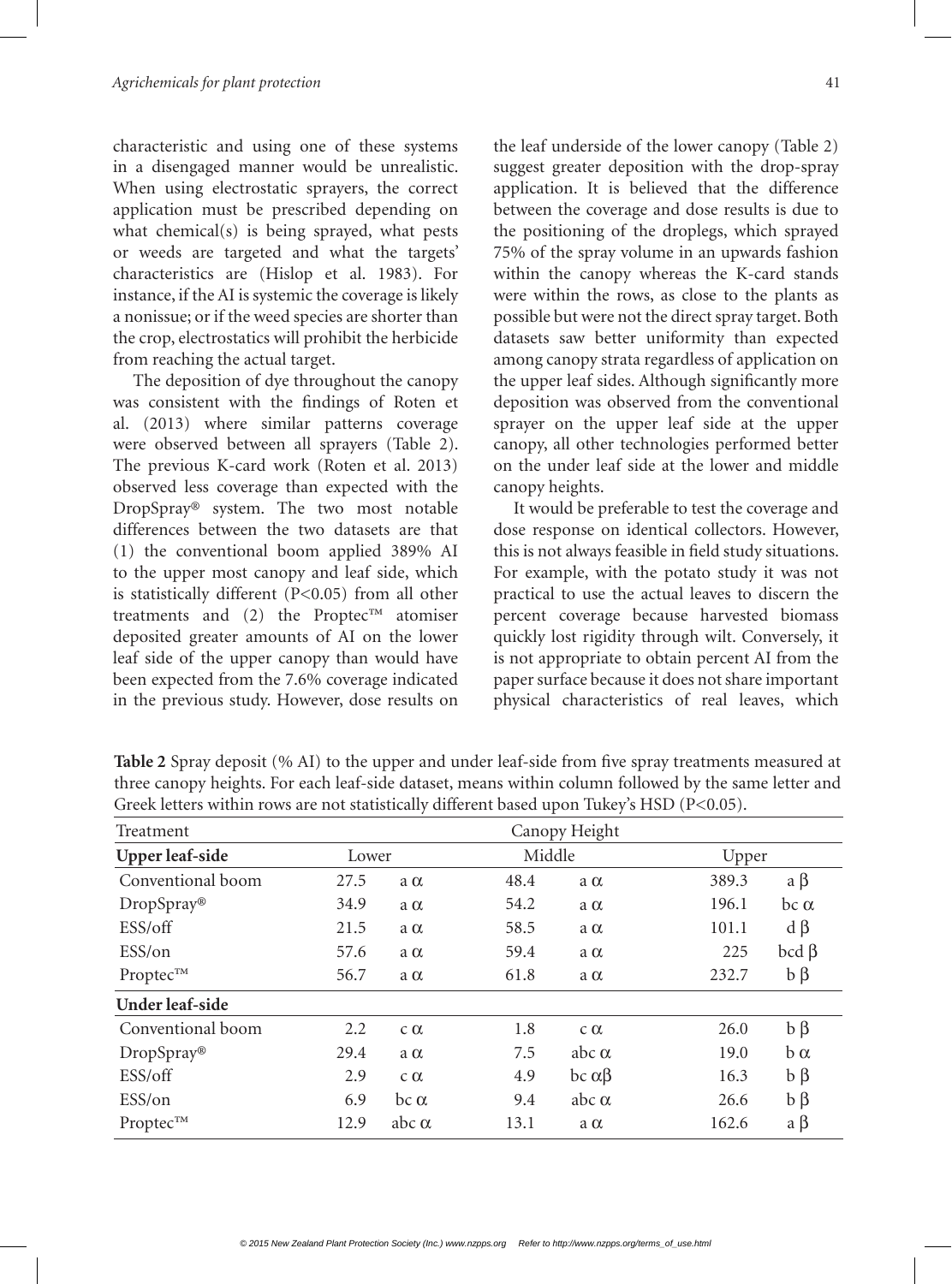

**Figure 1** Leaf deposition obtained through leaf washing (% AI deposited) and dye coverage on K-cards (% Coverage) for spray application with (a) a conventional four-nozzle boom, (b) a set-up using DropSpray® nozzles, (c) an air-assisted Proptec™ set-up, (d) a set-up using Electrostatic Spraying Systems (ESS) MaxCharge™ system with electrostatic charge turned on and (e) the same ESS set-up with electrostatic charge turned off, at upper, middle and lower canopy heights.

affect droplet retention, spread, adsorption and absorption, for example. Furthermore, in the present study, the droplet size classifications in Table 1 range between very fine and course, implying droplet volume median diameters between approximately 60 and 700 µm (Anon. 2009), which does pose an unavoidable variance in this facet of research as no single collector is efficient for all droplet size classes.

In conclusion, it is apparent that Kromekote® paper cannot provide direct comparative analysis of pesticidal dose on to real leaves. Nonetheless, the use of such sampling methodologies has been useful in the assessment of application equipment and environmental exposure. The work presented here supports the original findings that the use of one or more novel spray technology provided better deposition to leaf undersides than the conventional boom with 13 to 44% less spray volume.

#### **ACKNOWLEDGMENTS**

This research was funded through a grant from The Ministry for Business, Innovation and Employment, Contract LVLX0901 - "Protecting NZ's Environment from Pesticide Exposure". The authors would also like to thank everyone who helped with this study. We are particularly grateful to Mr Howe Young for allowing us to use his crop for this research, Paul Munro of Peracto Ltd., who hosted the field study and was integral in site selection and extensive assistance throughout the research, Stephen Ogden of Potatoes NZ for site assistance and insight, Electrostatic Spraying Systems and Pacific Grower Services for use and assistance with the ESS machinery, Micron Group and Ledebuhr Industries for providing insight and equipment for this study, Roger Cook of Lincoln Agritech for assistance in assembling and devising the wide range of machinery under very short timelines.